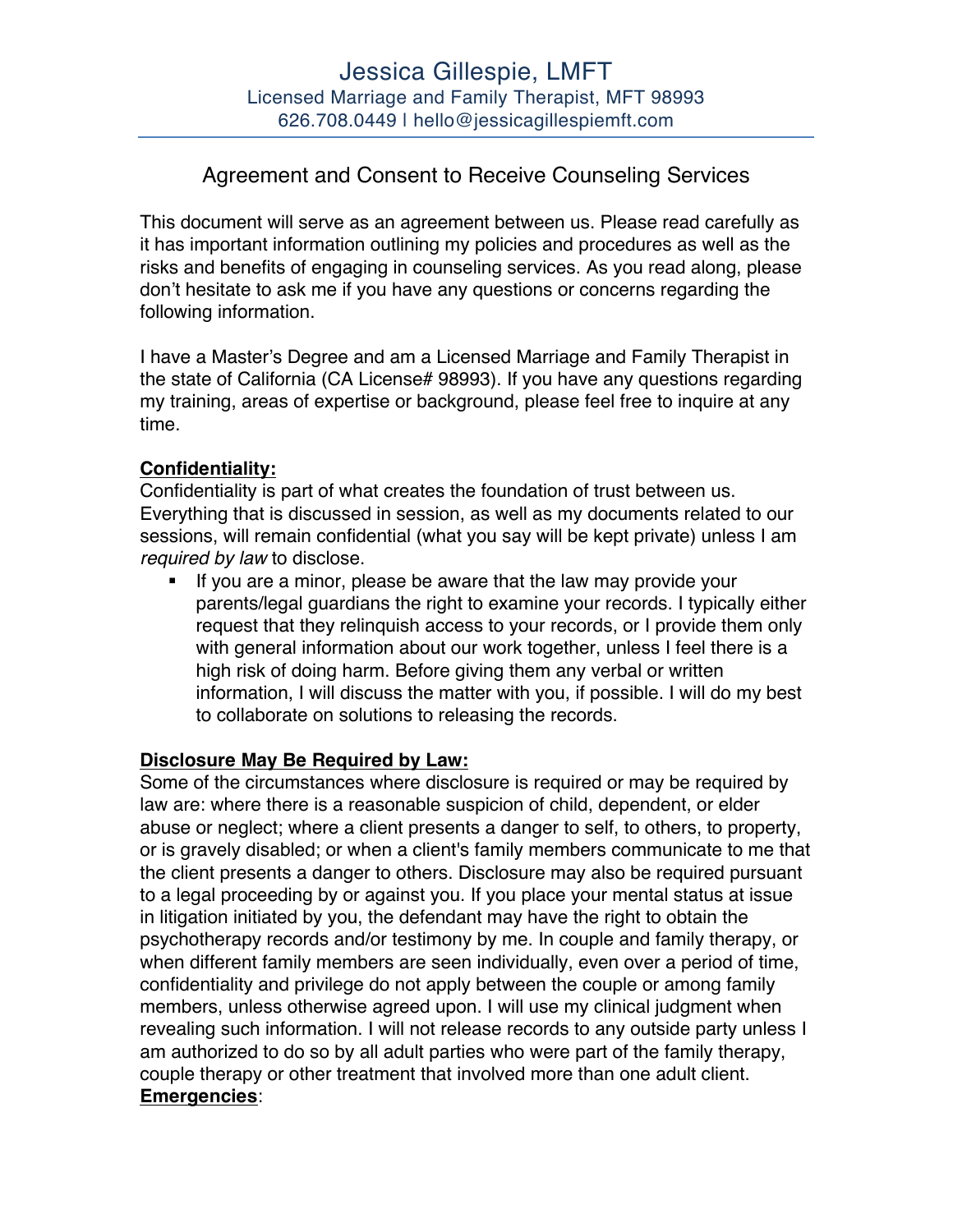If there is an emergency during therapy where I am concerned about your personal safety, the possibility of you injuring someone else, or about you receiving proper psychiatric care, I will do whatever I can within the limits of the law, to prevent you from injuring yourself or others and to ensure that you receive the proper medical care. For this purpose, I may also contact the person whose name you have provided as an emergency contact.

# **Consultation**:

I consult regularly with other professionals regarding my clients; however, each client's identity remains completely anonymous and confidentiality is fully maintained.

## **E-mails, Internet, and Computers:**

It is very important to be aware that computers and email communication can be relatively easily accessed by unauthorized people and hence can compromise the privacy and confidentiality of such communication. Emails, in particular, are vulnerable to unauthorized access due to the fact that Internet servers have unlimited and direct access to all emails that go through them. It is important that you be aware that emails and important texts are part of the medical records. Therefore, while I am happy to utilize text messaging for scheduling/canceling purposes, I will not engage in text messaging regarding therapeutic issues as to maintain boundaries in our therapeutic relationship and to avoid compromising privacy and confidentiality. Additionally, my emails are not encrypted. However, my computers are equipped with a firewall, a virus protection, and a password and I also back up all confidential information from my computers on a regular basis. Please notify me if you decide to avoid or limit in any way the use of any or all communication devices, such as email or cell phone. If you communicate confidential or private information via email, I will assume that you have made an informed decision, will view it as your agreement to take the risk that such communication may be intercepted, and will honor your desire to communicate on such matters via email. Please do not use email for emergencies, as I may not respond as quickly as needed.

#### **Your Right to Review Records:**

The laws and standards of my profession require that I keep professional records. These are maintained, in a secure setting, for a minimum of seven years. You are entitled to receive a copy of the records unless I believe that seeing them would be emotionally damaging, in which case I will either provide you with a summary or send your records to a mental health professional of your choice. I may recommend that you review them in my presence so we can talk about them. When more than one client is involved in treatment, such as in cases of couple and family therapy, I will release records only with signed authorizations from all the adults (or all those who legally can authorize such a release) involved in the treatment.

# **Mediation and Arbitration:**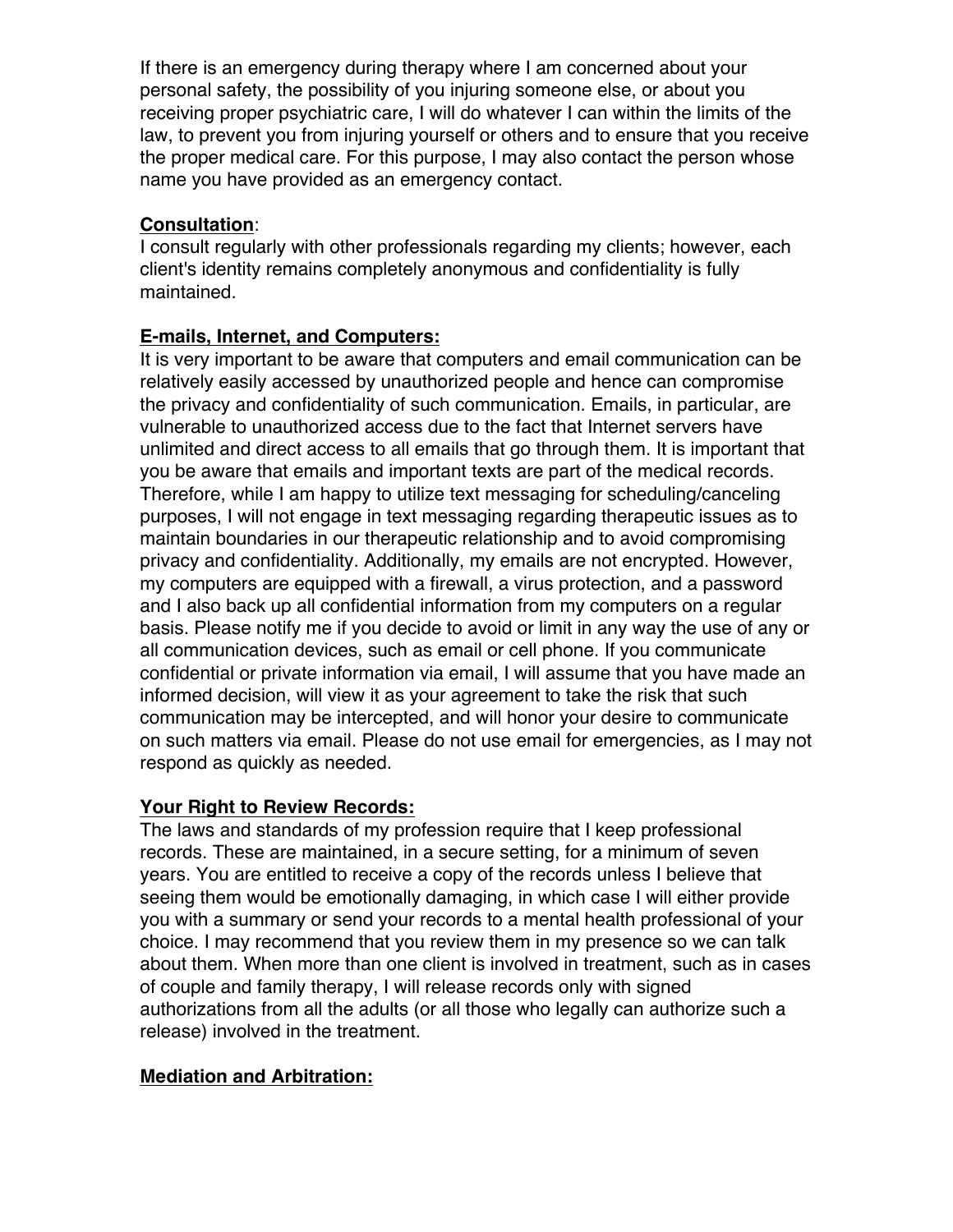All disputes arising out of, or in relation to, this agreement to provide psychotherapy services shall first be referred to mediation, before, and as a precondition of, the initiation of arbitration. The mediator shall be a neutral third party chosen by agreement of me (Jessica Gillespie, LMFT) and the client(s). The cost of such mediation, if any, shall be split equally, unless otherwise agreed upon. In the event that mediation is unsuccessful, any unresolved controversy related to this agreement should be submitted to and settled by binding arbitration in Los Angeles County, California, in accordance with the rules of the American Arbitration Association which are in effect at the time the demand for arbitration is filed. Notwithstanding the foregoing, in the event that your account is overdue (unpaid) and there is no agreement on a payment plan, I can use legal means (court, collection agency, etc.) to obtain payment. The prevailing party in arbitration or collection proceedings shall be entitled to recover a reasonable sum as and for attorney's fees. In the case of arbitration, the arbitrator will determine that sum.

#### **Telephone and Emergency Procedures:**

If you need to contact me between sessions, please leave a message at (626) 708-0449 and your call will be returned as soon as possible. I check my messages a few times during the daytime only, unless I am out of town or ill. As stated above, I am willing to utilize text messaging for scheduling/canceling purposes, but will not engage in text messaging regarding therapeutic issues as to maintain boundaries in the therapeutic relationship and to avoid compromising privacy and confidentiality. If a telephone conversation regarding therapeutic issues goes beyond 10 minutes, you will be charged the prorated session fee. I will do my best to remind you of this policy prior to engaging in a telephone conversation longer than 10 minutes.

If an emergency situation arises, indicate it clearly in your message and if you need to talk to someone right away call the Los Angeles County Department of Mental Health 24-hour crisis line (800-854-7771) or the Police at 911. Please do not use email for emergencies.

# **Payments and Cancellation Policy:**

Clients are expected to pay the standard fee of  $$150.00$  or  $\qquad \qquad$  (as agreed) per 50-minute session at the beginning of each session, unless other rates or arrangements have been made. We will always discuss any possible increases or decreases in your session fee prior to the change being applied. Please notify me if any problems arise during the course of therapy regarding your ability to make timely payments.

I understand that unplanned issues can come up and you may need to cancel an appointment. If that happens, I respectfully ask for scheduled appointments to be cancelled at least 24 hours in advance. Cancellations with less than 24 hours notice are difficult to fill. By giving last minute notice or no notice at all, another interested client loses an opportunity to be scheduled into that time slot. Therefore, this policy will enable me to open otherwise unused appointments to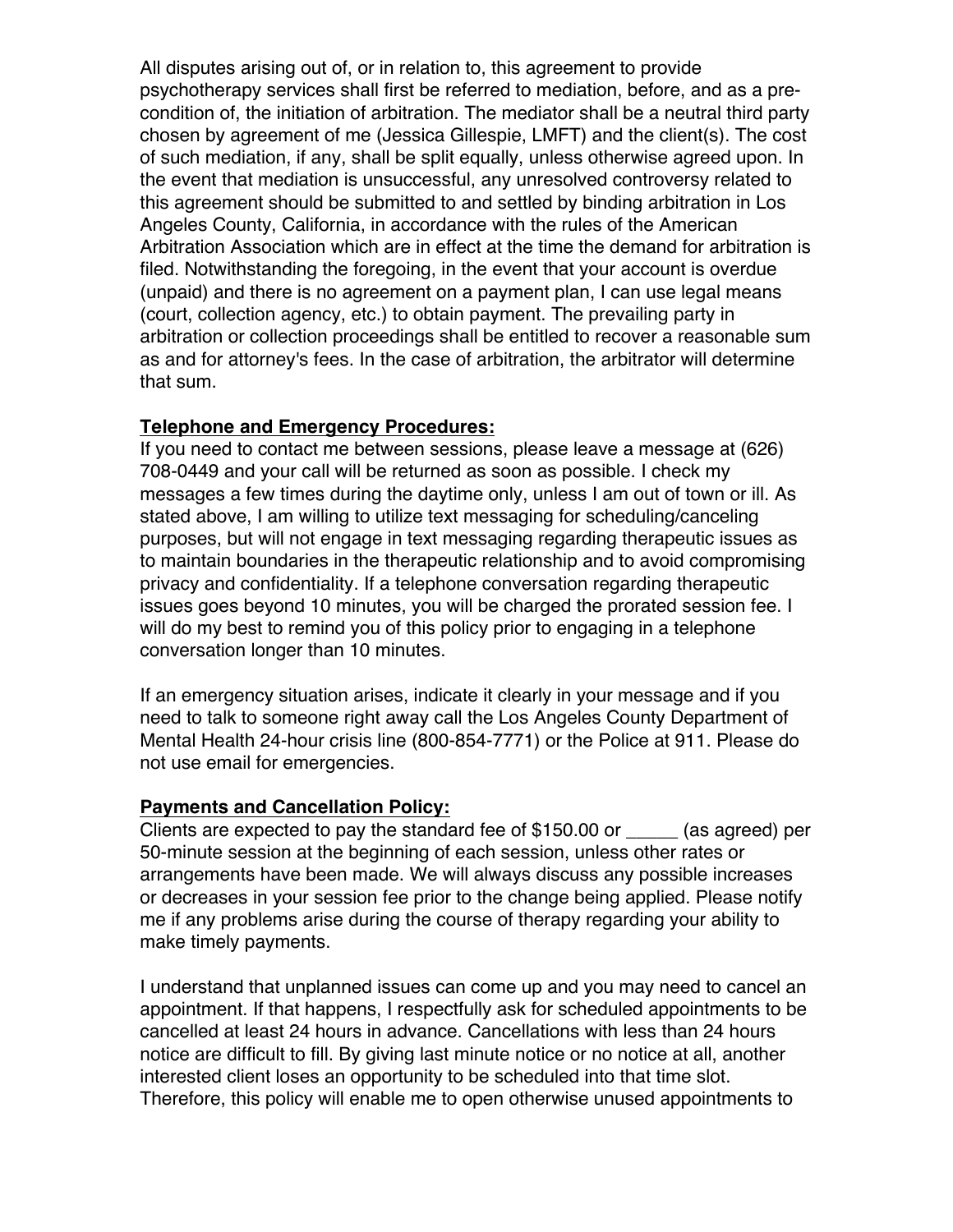better serve the needs of all clients. A full session fee will be charged for no-show appointments and appointments not cancelled within 24 hours. Exceptions will be made for medical and family emergencies.

## **Benefits and Risks of Psychotherapy:**

Participation in therapy can result in a number of benefits to you, including improving interpersonal relationships and resolution of the specific concerns that led you to seek therapy. Working toward these benefits, however, requires effort on your part. Psychotherapy requires your active involvement, honesty, and openness in order to experience change, such as a reduction of psychological symptoms or improved social/occupational functioning. I approach this process in a collaborative way, asking for your feedback throughout the process and we can adjust goals or interventions, as needed. Sometimes more than one approach can be helpful in dealing with a certain situation. During therapy, remembering or talking about unpleasant events, feelings, or thoughts can result in you experiencing considerable discomfort or strong feelings of anger, sadness, worry, fear, etc., or experiencing anxiety, depression, insomnia, etc. I may challenge some of your assumptions or perceptions or propose different ways of looking at, thinking about, or handling situations, which may further cause you to experience uncomfortable feelings. Attempting to resolve issues that brought you to therapy in the first place, such as personal or interpersonal relationships, may result in changes that were not originally intended. Psychotherapy may result in decisions about changing behaviors, employment, substance use, schooling, housing, or relationships. Sometimes a decision that is positive for one family member is viewed quite negatively by another family member. Change will sometimes be easy and swift, but more often it will be slow and can even be frustrating. There is no guarantee that psychotherapy will yield positive or intended results. During the course of therapy, I am likely to draw on various psychological approaches according, in part, to the problem that is being treated and my assessment of what will best benefit you. I provide neither custody evaluation recommendation nor medication or prescription recommendation nor legal advice, as these activities do not fall within my scope of practice.

# **Treatment Plans:**

Within a reasonable period of time after the initiation of treatment, I will discuss with you my working understanding of the problem, treatment plan, therapeutic objectives, and my view of the possible outcomes of treatment. If you have any unanswered questions about any of the procedures used in the course of your therapy, their possible risks, my expertise in employing them, or about the treatment plan, please ask and you will be answered fully. You also have the right to ask about other treatments for your condition and their risks and benefits.

#### **Dual Relationships:**

Despite a popular perception, not all dual or multiple relationships are unethical or avoidable. Therapy never involves sexual or any other dual relationship that impairs my objectivity, clinical judgment or can be exploitative in nature. It is important to realize that in some communities, multiple relationships are either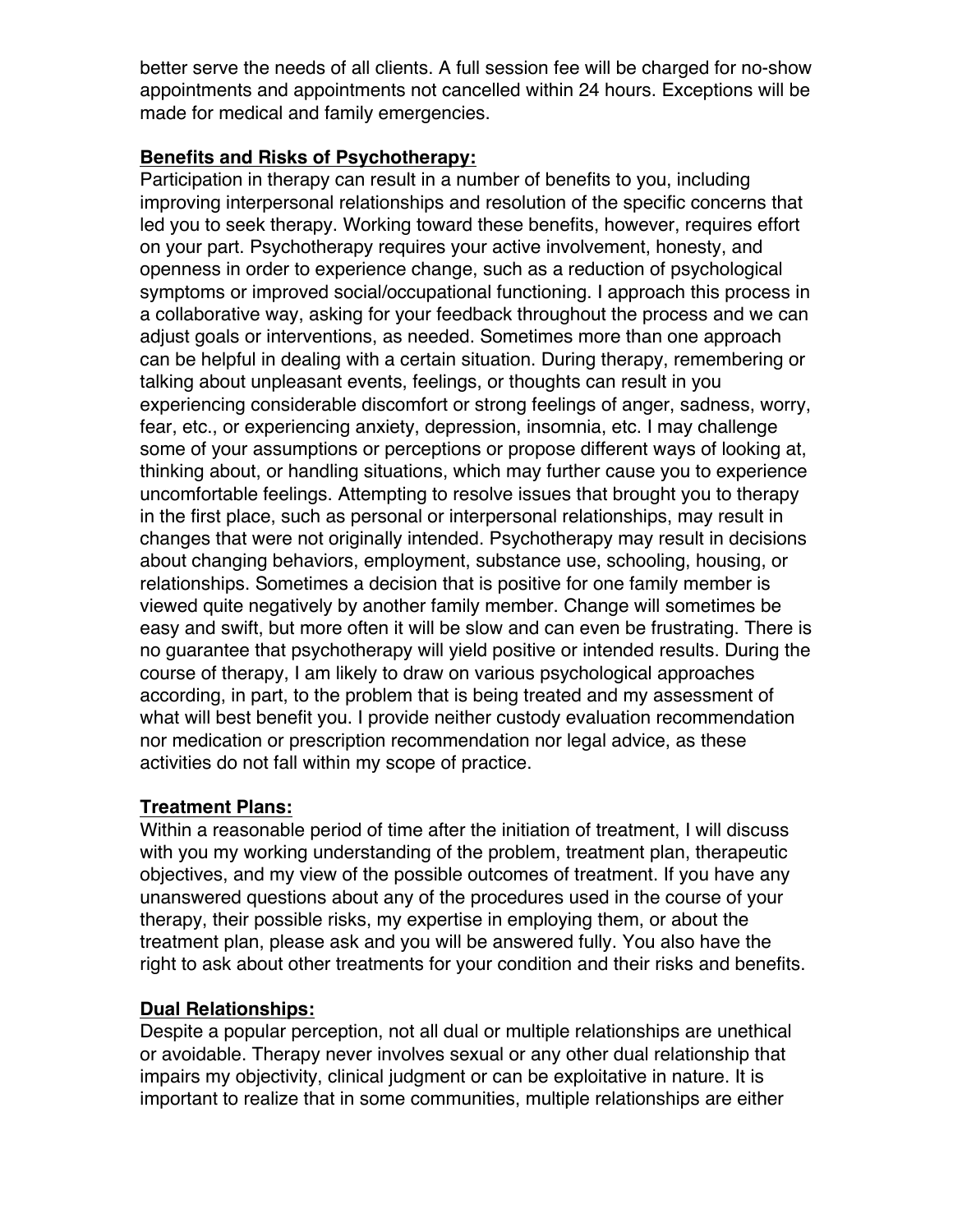unavoidable or expected. I will never acknowledge working with anyone without his/her written permission. In addition, I will discuss with you the often-existing complexities, potential benefits and difficulties that may be involved in dual or multiple relationships. Dual or multiple relationships can enhance trust and therapeutic effectiveness but can also detract from it and often it is impossible to know which ahead of time. It is your responsibility to advise me if the dual or multiple relationship becomes uncomfortable for you in any way. I will always listen carefully and respond to your feedback and will discontinue the dual relationship if I find it interfering with the effectiveness of the therapy or your welfare and, of course, you can do the same at any time.

#### **Social Networks:**

I do not accept friend requests from current or former clients on social networking sites, such as Facebook. I believe that adding clients as friends on these sites and/or communicating via such sites is likely to compromise their privacy and confidentiality. For this same reason, I request that clients not communicate with me via any interactive or social networking web sites.

#### **Termination:**

Client's Name (print)

If at any point during psychotherapy, I assesses that I am not effective in helping you reach the therapeutic goals or that you are unable or unwilling to follow treatment recommendations, I am obligated to discuss it with you and, if appropriate, to terminate treatment. In such a case, I will give you a number of referrals that may be of help to you. If you request it and authorize it in writing, I will talk to the psychotherapist of your choice in order to help with the transition. If, at any time, you want another professional's opinion or wish to consult with another therapist, I will assist you with referrals, and, if I have your written consent, I will provide her or him with the essential information needed. You have the right to terminate therapy at any time. If you choose to do so, and if appropriate, I will offer to provide you with names of other qualified professionals.

I have read the above Agreement and Consent to Receive Psychological Services carefully. I understand and agree to comply with these guidelines. If I am bringing a minor for treatment, I have the legal authority to consent to the minor's treatment and hereby do so consent.

| Signature             |         |
|-----------------------|---------|
|                       | Date___ |
| Client's Name (print) |         |
| Signature             |         |
|                       | Date    |